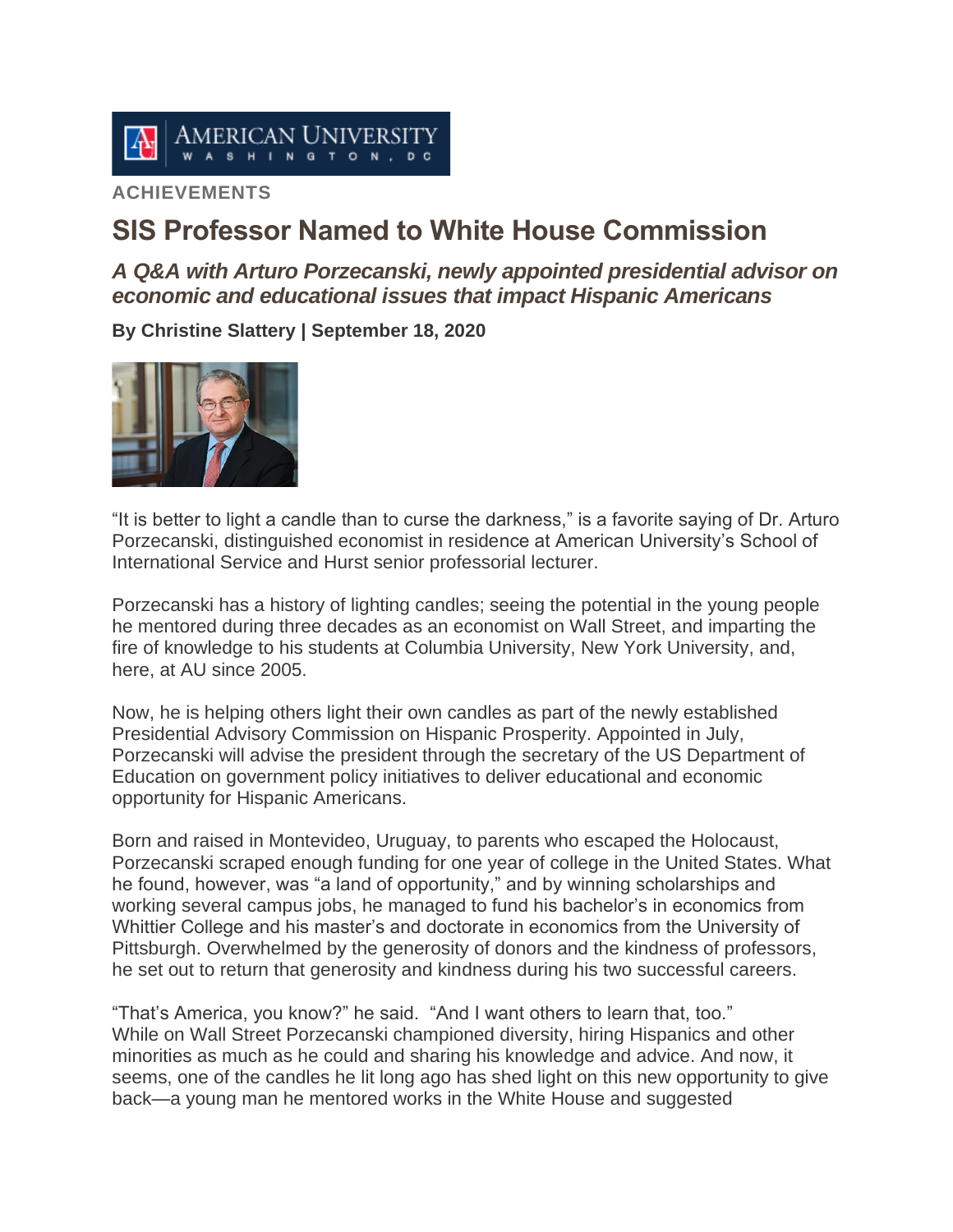Porzecanski's name for the new commission.

Porzecanski recently answered some questions about his new role and how he hopes to help the Hispanic community in the US and empower others to light candles of their own.

## **What is the commission's main objective, and in what ways do you hope to contribute to its deliberations and recommendations?**

We are tasked with suggesting how best to improve government policies affecting the educational and economic opportunities facing Hispanics. Since so far I'm the only commissioner who is a professional educator, and also the only one who is a veteran economist, I believe that my insider's knowledge and long experience in both fields of endeavor will prove useful to the commission's work and provide a good complement to my colleagues, who come mostly from the business world.

## **How would you characterize the significance of Hispanics in American society right now?**

When I came to the United States in the late 1960s, there were fewer than 10 million Hispanics, and we represented about 7 percent of the total population. It is estimated that by now we have surpassed the 60 million mark and account for almost 19 percent of the country's population. This makes Hispanics the single largest racial or ethnic minority group in the United States. And the more than 30 million of us estimated to be eligible to vote in the November elections could cast at least 13 percent of the total ballots. Consequently, beyond our many cultural, economic, demographic, and service contributions to American society, we are now a political constituency to be reckoned with.

# **Why are additional policy initiatives needed to deliver educational and economic opportunity for Hispanic Americans?**

Even before the COVID-19 pandemic hit Hispanics particularly hard, there was an educational and economic deficit that warranted constructive government initiatives. A fifth of Hispanic households do not speak English fluently, limiting their social integration and economic potential. Hispanics are also the least likely ethnic or racial group to finish high school—never mind complete a college education. An estimated 28 percent of Hispanics over age 25 never finished high school; the comparable figure for non-Hispanic whites is just 6 percent. Hispanic adults are half as likely to hold a college degree as non-Hispanic white adults. And merely 4 percent of Hispanics hold a master's degree, whereas 11 percent of non-Hispanic whites do. This wide educational gap means that Hispanics as a group are not as productive, and thus not as prosperous, as they could be.

## **What are some of the approaches to expanded educational opportunities that are supported by Hispanics?**

There is a desire among Hispanics that federal and state governments should do more to improve educational opportunities by, for example, supporting alternatives to traditional public schools funded by local property taxes. Hispanics resent being